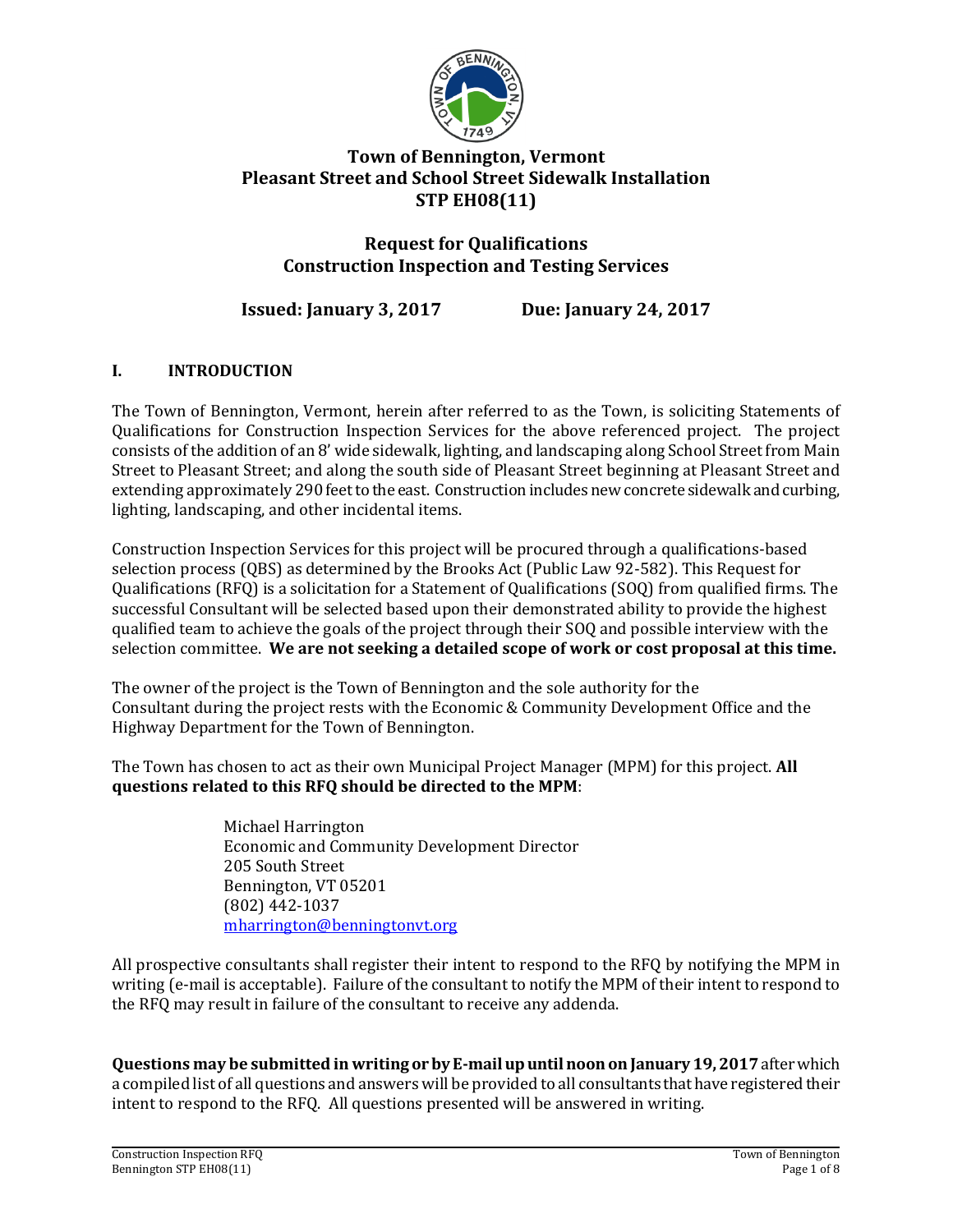# **II. PROJECT AREA – LOCATION & DESCRIPTION**

School Street is an urban minor collector that operates as a curbed two lane town highway through the project area. This section of School Street serves as a local connector. Pleasant Street is an urban minor collector, also operating as a curbed two lane town highway through the project area. This section of Pleasant Street serves as a local connector.

In the project area, School and Pleasant Streets are Town Highways and are owned and maintained by the Town. The AADT on School Street is 2,200 vehicles per day. The AADT on Pleasant Street is 2,500 vehicles per day.

Stevens & Associates, P.C. is the design engineer for this project. Once the Town has accepted a construction bid for this project, the Construction Inspection Consultant shall take the lead engineering role through the completion of construction. During the construction phase of the project, Stevens & Associates will attend a pre-construction meeting, be available to respond to questions pertaining to the design of the Project, review shop drawings for materials, and make site visits at the request of the Construction Inspection Consultant to address construction issues in the field. Stevens & Associates will attend the final inspection. Stevens & Associates is not responsible for construction stakeout or as-built survey work.

The project is being developed through the Municipal Assistance Bureau (MAB) section of VTrans. Rachel Beauregard is the MAB Project Supervisor for this project. Although the project is managed locally, the use of Federal and State funds requires that permitting, environmental, and right-of-way (ROW) processes follow pertinent Federal and State regulations. One requirement of the MAB program is that the Town provides the necessary oversight of the construction phase. This oversight includes construction engineering, inspection and sampling/testing of construction materials. This RFQ seeks to hire a consultant that can provide these services for the Town.

Final plans for this project are available for viewing at the offices of Stevens & Associates, located at 95 Main Street, Brattleboro, VT. The Stevens & Associates office is open Monday through Friday, 8:30 am to 4:30 pm. A digital PDF copy of the final plans may be obtained from the MPM. These plans are not approved and are subject to change, pending final review by the Town and VTrans. The selected Construction Inspection Consultant will be provided a copy of the Contract Documents and the Construction Plans at no charge.

The Construction Inspection Consultant must comply with the Federal Highway Administration Policy for Contractor Certification of Costs in Accordance with Federal Acquisition Regulations to Establish Indirect Cost Rates on Engineering and Design-related Services Contracts; Classification Code 4470.1A; Dated October 27, 2010; OPI HIPA-20, HCFM-10.

All work will be accomplished in accordance with the following:

- Current VTrans Municipal Assistance Bureau (MAB) Guidebook for Municipally Managed Projects
- Consultant Contract Provisions dated June 2014 (from MAB Guidebook on Agency's web site)
- VTrans Construction Manual
- VTrans Route Survey Manual
- VTrans Quality Assurance Program and the VTrans Materials Sampling Manual
- VTrans Approved Products List
- VTrans List of Materials with Advance Certification
- Manual of Uniform Traffic Control Devices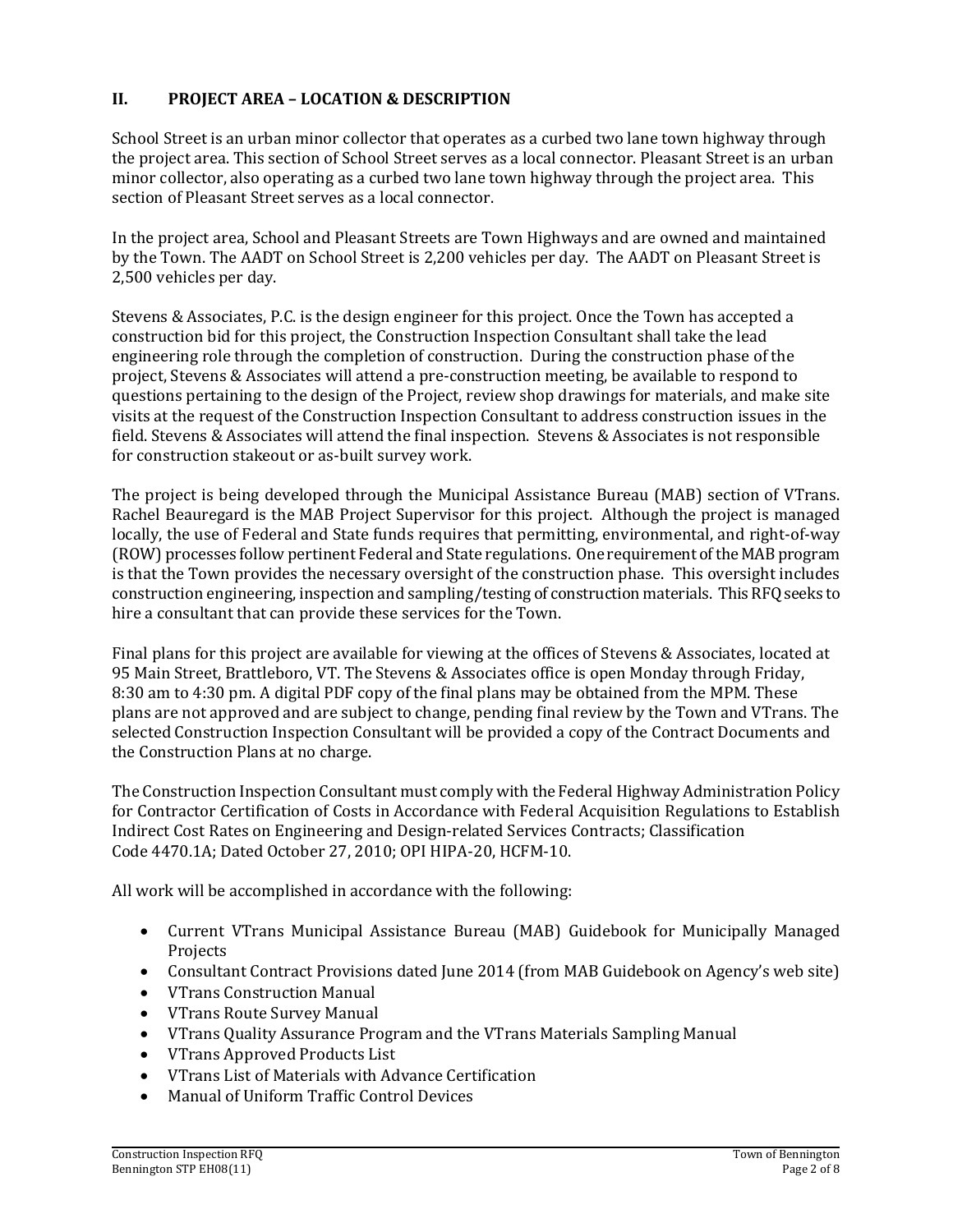- VTrans Standard Specifications for Construction 2011
- VTrans General Special Provisions for 2011 Standard Specifications
- VTrans Supplemental Specifications
- Project Special Provisions

#### **III. SCOPE OF WORK**

The Construction Inspection Consultant hired to perform these services should be qualified to perform a variety of inspection, record keeping, construction engineering, and material testing activities including, but not limited to:

#### **Task 1: Administration**

- 1. Maintain communication with the MPM or another duly authorized Town representative on a regular basis.
- 2. Coordinate with the Town, design engineer, VTrans and the construction contractor(s).
- 3. Review and have a thorough understanding of the contract plans, specifications, estimates and contract special provisions. Provide questions and comments on the final/contract design plans and contract documents to the MPM for resolution by the design engineer.
- 4. Attend a pre-bid conference at the Town's request, if applicable. Coordinate, schedule and oversee the pre-construction conference. Coordinate, schedule and attend the Final Inspection. Attend all other job related meetings.
- 5. Verify contractor compliance with Dig-Safe requirements.
- 6. Maintain a detailed digital photographic record of the progress of construction, annotating such photos to indicate their content location (by station) and context including date. This record shall be indexed in a logical linear progression by street segments. This photographic record must be available for reference by the MPM, design engineer, State or Federal representatives, and Town representatives. Complete project record to be submitted as a deliverable upon completion of project.
- 7. Accompany the MPM, design engineer, State or Federal representatives and Town representatives on visits to the project.
- 8. Participate in weekly Construction Status meetings with the contractor, MPM, design engineer, State or Federal representatives and Town representatives. Prepare and distribute meeting notes for all project meetings.
- 9. Report immediately any unusual occurrences and all accidents occurring within the project limits to the MPM or another duly authorized Town representative, and the design engineer.
- 10. Calculation and verification of the final contract quantities.
- 11. Review and submit to the Town, or the design engineer if required by the Town, any suggestions or requests made by the contractor to change or modify any requirements of the Plans or Contract Documents. Review any contractor requests for project change orders and recommend appropriate action by the MPM or authorized Town representative.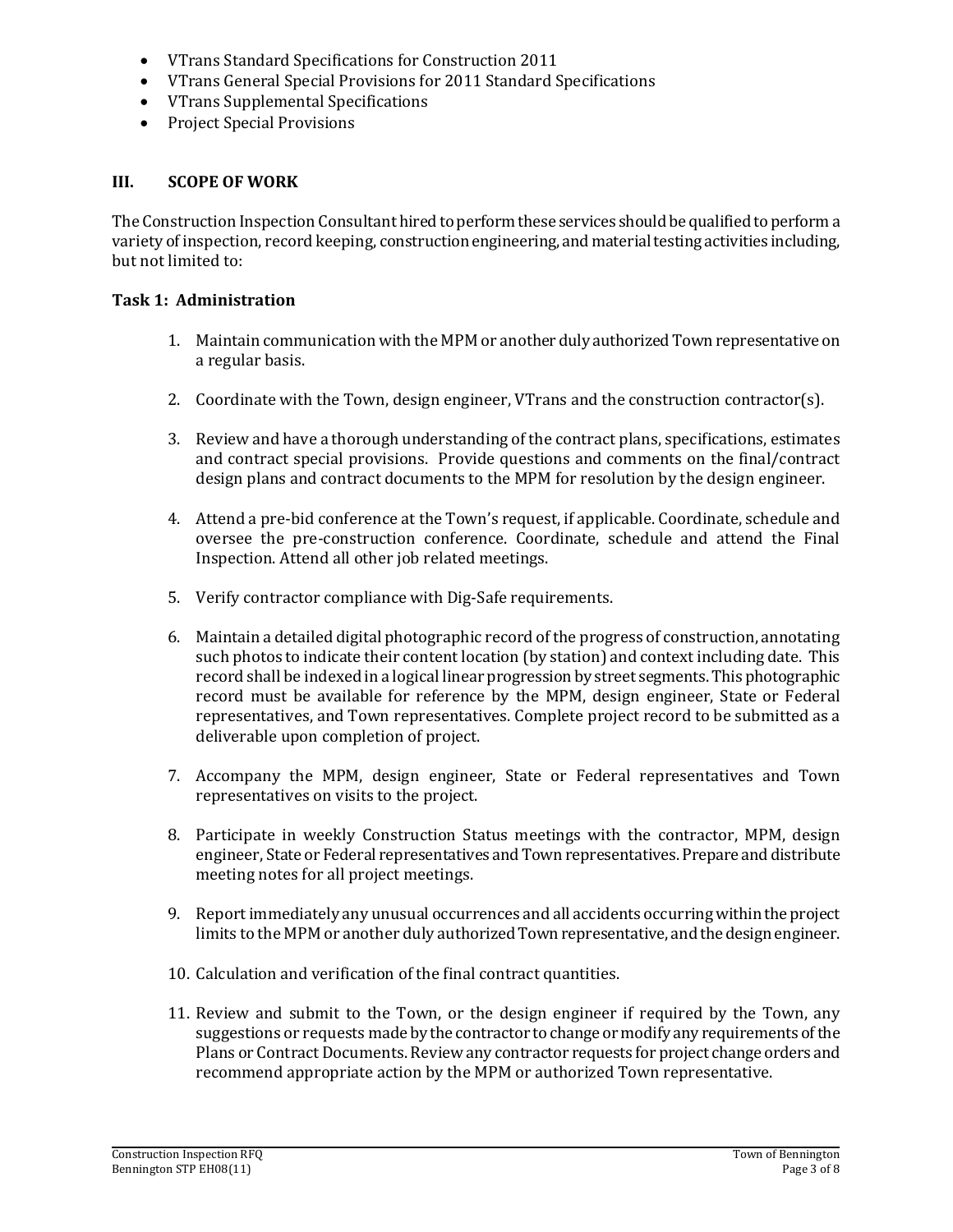- 12. Request and receive certificates, computations and reference materials as required from the contractor. Review and approve submittals and shop drawings. The design engineer will also review submittals and shop drawings and be available for consultation as necessary. Maintain files on the project site of all items submitted by the contractor and of work done on behalf of the Town.
- 13. Review with the contractor their proposed progress payment estimate on a bi-weekly basis and provide recommendation for payment according to Town monthly accounts payable processes.
- 14. Issue a Certificate of Substantial Completion at the appropriate time.
- 15. Provide certification to the Town and VTrans that this project was constructed as designed, subject to appropriate and necessary revisions during construction, in conformance with project specifications and that necessary contract provisions were fully complied with.

#### **Task 2: Construction Inspection**

- 1. Maintain a presence on the project during times when contractor and subcontractor activities are underway. At this time, it is not anticipated that night work may be involved on this project.
- 2. Check that the contractor is in compliance with all construction contract requirements, Town permits and ordinances; property rights agreements; erosion and sediment control; and stormwater management plan; state permits, and exercise the engineer's authority as provided in the contract documents and report immediately any deviations to the MPM or another duly authorized Town representative.
- 3. Inspect and approve material sources and waste, borrow and staging areas, with due regard to approval/disapproval from the VTrans Environmental Section.
- 4. Prepare daily reports, including quantities.
- 5. Track utility relocation and red mark final facility locations on the contract plans.
- 6. Erosion control monitoring in accordance with applicable permits.
- 7. Review contractor's proposed traffic control plans for compliance with bid documents and specifications with a goal of minimal interruption to traffic flow.
- 8. Develop final as-built plans by red lining a set of contract plans with ties as appropriate, and providing them to Stevens & Associates to develop the digital as-built plans.
- 9. Check that completed work complies with the plans and specifications and is true to line and grade.
- 10. Make an inspection of work completed at such time as the contractor may claim substantial completion, with a Town and a contractor's representative, and issue a "punch list" of items to be corrected or completed. Track contractor progress on completion of punch list items and revise list as necessary.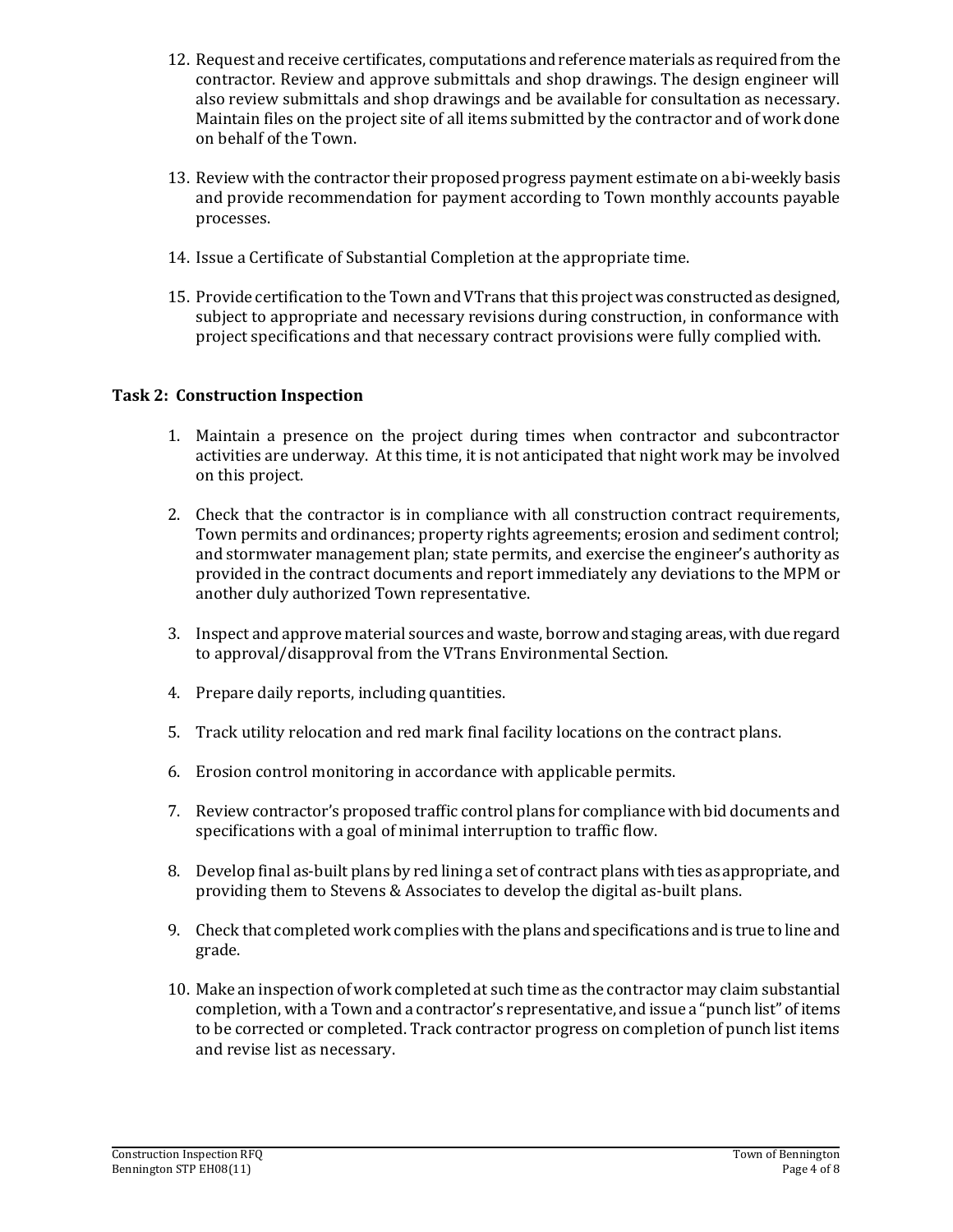#### **Task 3: Materials and Equipment Inspection and Testing**

- 1. The Construction Inspection Consultant shall provide acceptance sampling and testing in accordance with Level 3 of the VTrans Materials Sampling Manual. Sampling and testing shall be performed in accordance with the VTrans Sampling Manual, and all involved personnel and laboratories shall meet the qualification requirements of the VTrans Quality Assurance Program. The Construction Inspection Consultant shall review and certify the independent assurance test reports and certificates for conformance with the contract documents and specifications, noting any deficiencies or deviations. The design engineer will be available for consultation on determining acceptability of test results which do not strictly conform with the requirements of the contract documents.
- 2. Check that materials submitted as pre-approved are on the current VTrans Pre-Approved Material List or on the List of Materials with Advanced Certification.
- 3. Record materials certifications in accordance with VTrans procedures.
- 4. The selected Construction Inspection Consultant is responsible for the required acceptance testing by an independent qualified laboratory. This includes hiring an independent qualified laboratory and/or consultant qualified to perform the testing.

The Construction Inspection field personnel will be expected to wear personal protective equipment, including appropriate headgear, footwear and reflectorized vest when on the project site. The Construction Inspection Consultant will be expected to provide and have on the project all necessary equipment, tools, and supplies needed to carry out the required duties.

An engineering field office will not be provided by the contractor for the Construction Inspection Consultant, but space can be made by the municipality if requested in advance. The Construction Inspection Consultant will be expected to provide their own cell phone while on site. Rental of space will not be allowed as an expense under this project.

It is anticipated that the project will be advertised **by February 4, 2017**. The award of the construction contract is anticipated within about six weeks of advertisement. Work will likely be completed between June 1 and August 18, 2017. The Construction Inspection Consultant should plan on being on-site during construction of the project to the extent necessary to certify, on completion of the project, that the project was built as designed, subject to appropriate and necessary revisions during construction, in conformance with all project specifications and that all necessary contract provisions were fully complied with.

The Construction Inspection Consultant will be the primary contact person representing the Town on the project. The consultant will be responsible for contacting the design engineer, the MPM, or another duly authorized Town representative, and the VTrans MAB representative to resolve any design related issues that may arise during construction.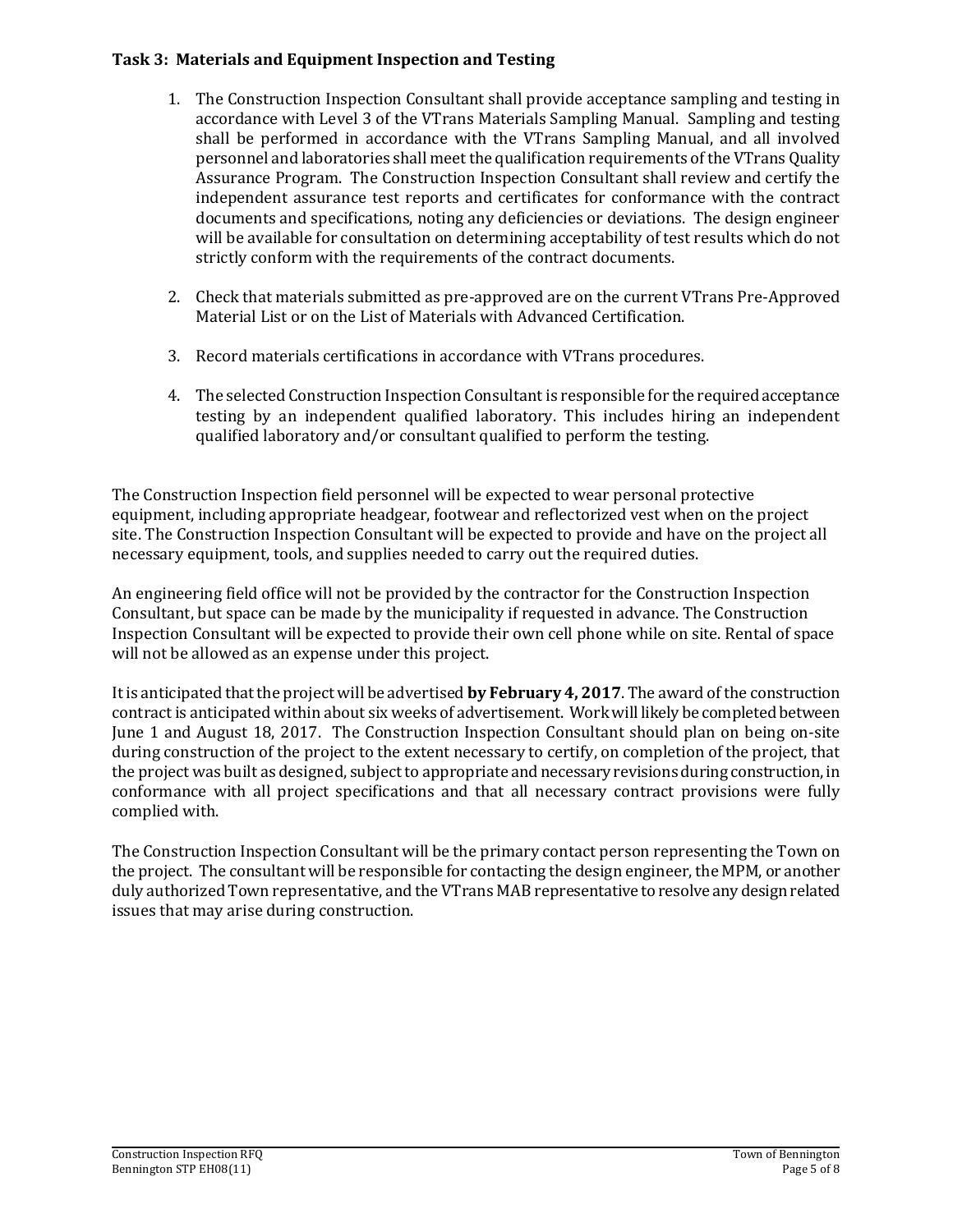#### **IV. RESPONSE FORMAT**

In order to be considered responsive to this RFQ, each SOQ shall conform to the following requirements:

- 1. Submit four (4) copies of the complete SOQ in a sealed envelope marked with the following information clearly printed on the outside:
	- a. Name and address of prime consultant
	- b. Due date and time
	- c. Envelope contents (Statement of Qualifications)
	- d. Project name & number
- 2. Include a cover letter expressing the consultant's interest in working with the Town including an identification of the principal individuals that will provide the requested services.
- 3. A description of the general approach to be taken toward completion of the project and an explanation of any variances to the proposed scope of work as outlined in this RFQ.
- 4. A list of individuals that will be committed to this project and their professional qualifications. The names and qualifications of any sub-consultants shall be included in this list. The individual's names, titles, and expected duties and anticipated hours assigned by task per week should be included, as well as their level of involvement during the preconstruction, construction, and closeout phases of the project. Any personnel not specified in the proposal will require the approval of the MPM or another duly authorized Town representative prior to utilization or invoicing.
- 5. Describe experience with federally funded transportation construction projects and familiarity with VTrans Standard Specifications for Construction.
- 6. Demonstration of success on similar projects utilizing the same staff as will be assigned to this project, including a brief project description and a contact name and address for reference.
- 7. The SOQ shall be clear and concise, not exceeding thirty (30) consecutively numbered 8  $\frac{1}{2}$  x  $\frac{1}{2}$ 11" pages (including all attachments). Information better suited to a larger paper size should be folded to an  $8\frac{1}{2}$ " x 11" size. Proposals should be double-sided (15 sheets equals 30 pages) and use recycled paper, if possible. The consultant shall specifically state their receipt of any addenda to the RFQ, if applicable.

If any of the above requirements are not met, the proposal may not be considered.

## **V. CONTRACT PERIOD, AMOUNT AND PAYMENTS**

The highest ranked Construction Inspection Consultant will be notified within 30 days of the SOQ submittal date, with negotiation of the scope of work and fee to follow. Execution of an Agreement may take up to 90 days following the SOQ submittal date. The contract period shall run with the construction schedule period. Contract payments should be invoiced monthly.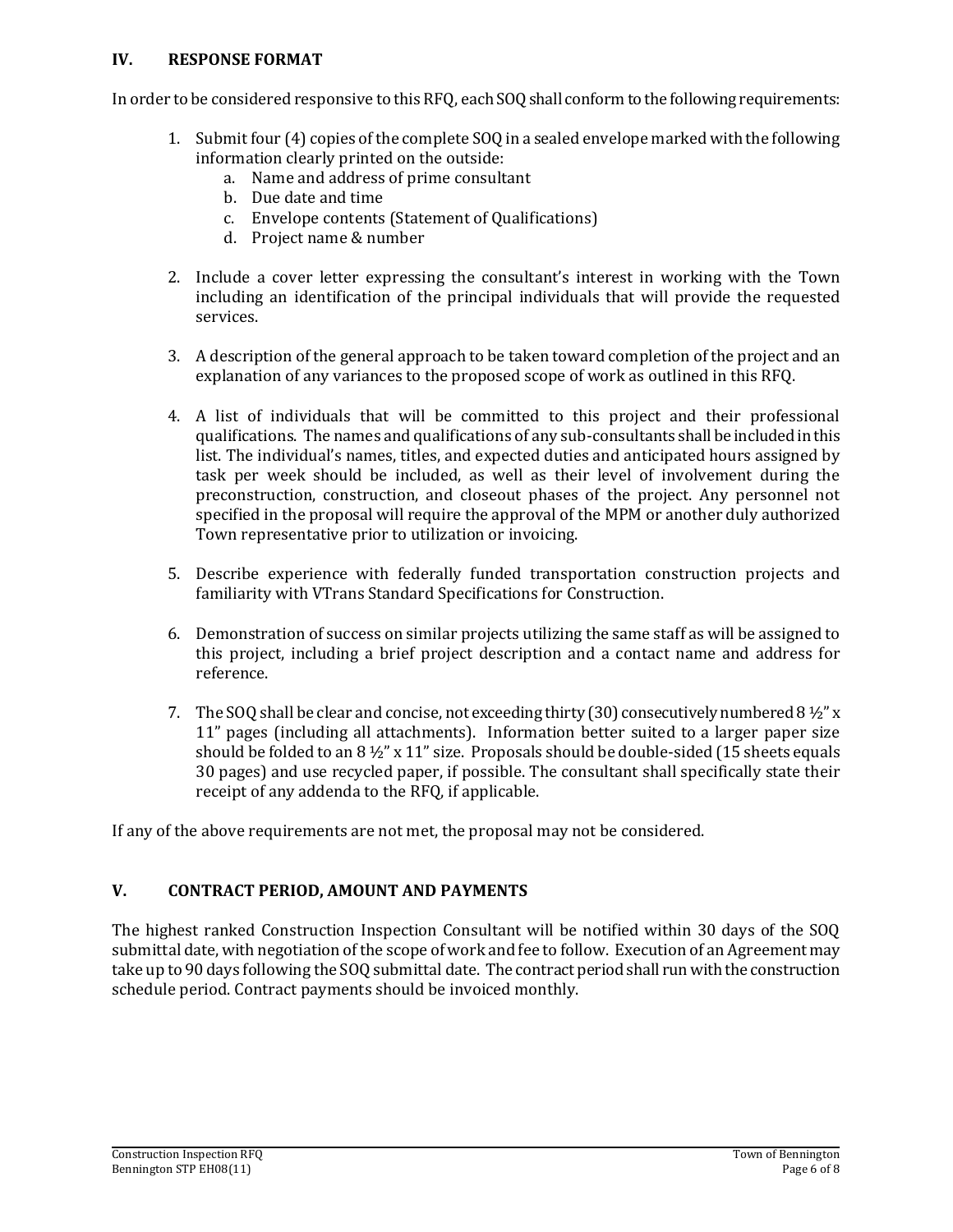#### **VI. CONSULTANT SELECTION**

The selection committee includes the MPM, the VTrans Project Supervisor, the Bennington Assistant Town Manager, and the Bennington Highway Superintendent. The selection committee will review and evaluate all proposals based on the following criteria:

| <b>CRITERIA</b> |                                                            | WEIGHT |
|-----------------|------------------------------------------------------------|--------|
|                 | Understanding the Scope of Work                            | 25%    |
| 2.              | Knowledge of the Project Area                              | 10%    |
| 3.              | Qualification/Experience of Assigned Staff                 | 25%    |
| 4.              | <b>Availability of Technical Resources</b>                 | 15%    |
|                 | Proven record of successful completion of similar projects | 25%    |

The Town reserves the right to seek clarification of any proposal submitted and to select the proposal considered to best promote the public interest. Once the highest qualified firm is selected, this firm will then be expected to submit a detailed scope of work which will be negotiated and finalized prior to the submittal of a cost proposal. With the detailed scope of work in place, the highest qualified firm will submit a cost proposal which will be negotiated and approved by the Town and VTrans. If a scope of work and fee cannot be agreed upon within a reasonable time, negotiations with the top ranked firm will be concluded and negotiations with the second-ranked firm will be initiated. If a satisfactory contract is not worked out with this firm, then this procedure will be continued until a mutually satisfactory contract is negotiated.

The SOQ will be evaluated and awarded based on the personnel presented in the SOQ. Should the awarded consultant propose any substitutions to the project personnel they must submit a letter to the Town requesting approval of such a change. This change will also need to be approved by VTrans.

## **VII. CONTRACT REQUIREMENTS**

The Construction Inspection Consultant awarded this contract shall apply for registration with the Vermont Secretary of State's Office to do business in the State of Vermont within fourteen (14) days of notification of award, if not already so registered. The registration form may be obtained from the Vermont Secretary of State, 26 Terrace Street, Montpelier, VT 05609. The telephone number is (802) 828-2363. The Town will NOT execute the contract until the consultant is registered with the Secretary of State's Office.

All prospective consultants and sub-consultants shall be on the VTrans prequalified list, or found eligible for addition to that list.

The Construction Inspection Consultant's attention is directed to the VTrans' Disadvantaged Business Enterprise (DBE) Policy Requirements. These requirements outline the State's and the consultant's responsibility with regard to the utilization of DBEs for the work covered in the RFQ. It is expected that all consultants will make good faith efforts to solicit DBE sub-consultants.

The successful consultant will be required to submit the appropriate and required documentation to VTrans to determine compliance with the Federal Highway Administration Policy for Contractor Certification of Costs in Accordance with Federal Acquisition Regulations to Establish Indirect Cost Rates on Engineering and Design-related Services Contracts; Classification Code 4470.1A; Dated October 27, 2010; OPI HIPA-20, HCFM-10 prior to contract signing.

A completed copy of the VTrans Form AF38 will also be required prior to being awarded a contract. One copy of this financial information for the prime consultant is required, as well as one copy of the